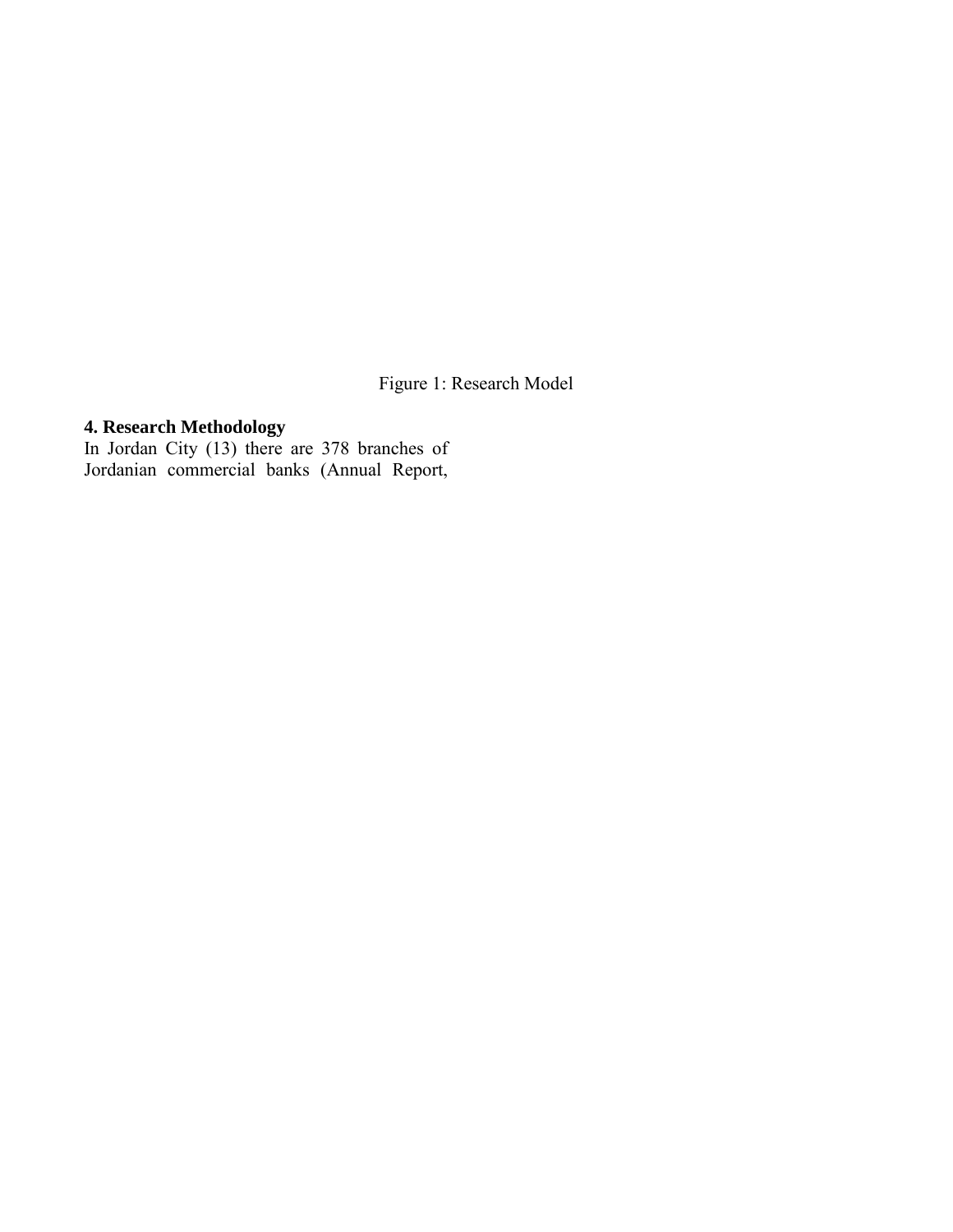### **5.2 Demographical Factors Analysis**

#### Table 2. Gender

| Gender  | compute | Percentage |  |  |  |
|---------|---------|------------|--|--|--|
| Male    | つつぐ     | 56%        |  |  |  |
| Female  |         | 44%        |  |  |  |
| Overall | 400     | $100\%$    |  |  |  |

We note from the above table that the number of males is greater than females, at a rate of 56% males: 44% females. The reason for this is

eastern societies are characterized by male masculinity.

| Table 3. Educational Level |         |         |
|----------------------------|---------|---------|
| Education                  | compute | compute |
| Other's                    | 12      | 3%      |
| High School                | 43      | 10.75%  |
| Diploma Degree             | 82      | 20.5%   |
| <b>Bachelor Degree</b>     | 188     | 47%     |
| <b>Master Degree</b>       | 50      | 12.5%   |
| Doctorate Degree           | 25      | 6.25%   |

As seen in the table above, bachelor's degrees had the greatest educational rate47%, followed by diplomas20.5%, master's degrees12.5%, high school10.75%, doctoral degrees6.25%, and lastly other's,3%. This suggests a high educational rate and a well-educated culture.

| ີ         |         |            |
|-----------|---------|------------|
| Age       | compute | Percentage |
| $18 - 30$ | 192     | 48%        |
| $31 - 40$ |         | 32.75%     |
| $41 - 50$ |         | 13.75%     |
| Above 50  |         | 5.5%       |
| Overall   | 400     | 100%       |

Overall 100%

According to the table, the greatest percentage was 48 percent for the age group 18-30, followed by 32.75 percent for the age group 31-40, 13.75 percent for the age group 41-50, and 5.5 percent

for the age group Above 50, showing that it is a young culture. This is exactly how society is defined.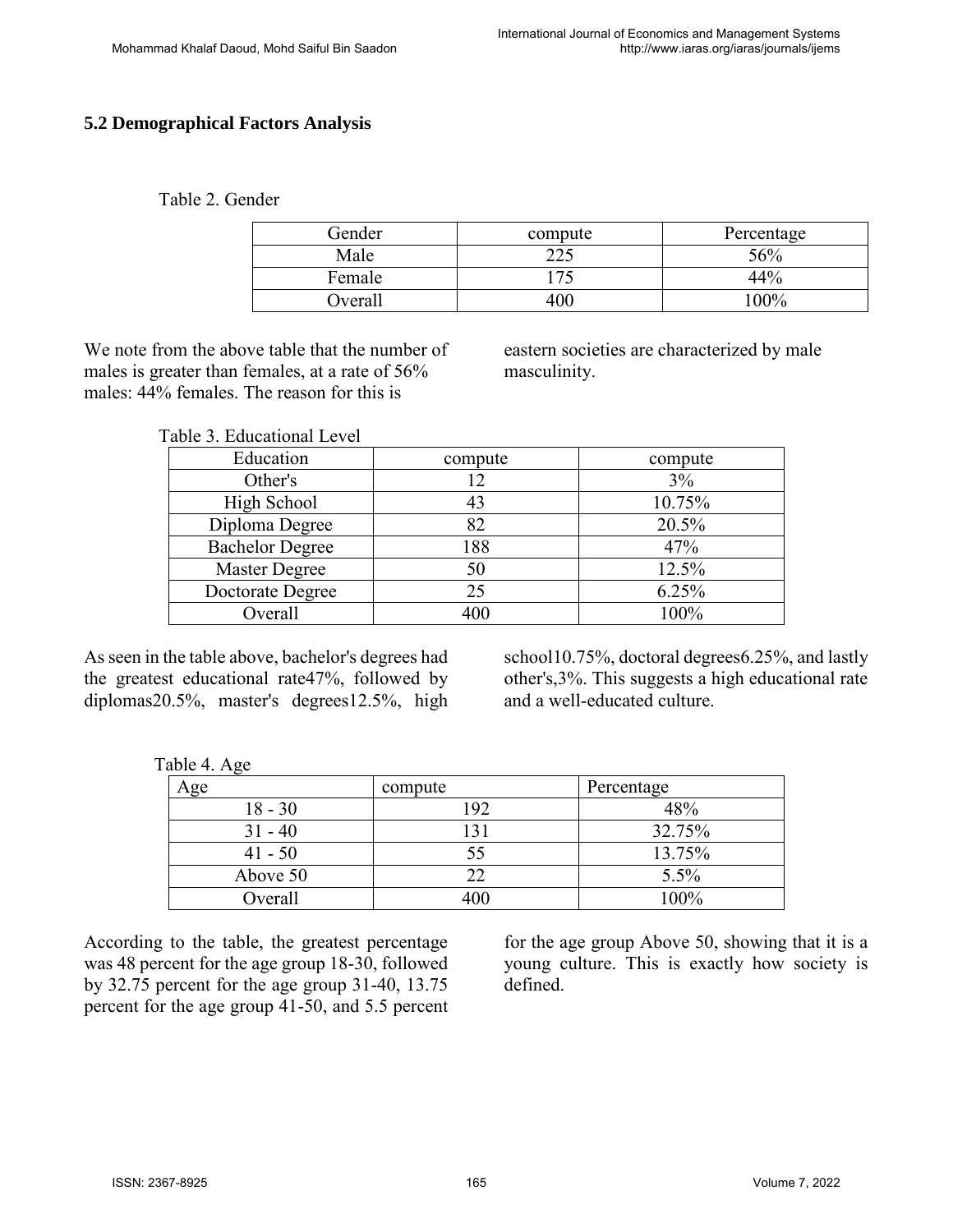# **5.3 Reliability and validity**

Table 5. Reliability and validity

|                | <b>Item</b>                                                                                                                                                                                    | <b>Factor</b><br>Loading | <b>AVE</b> | CR    | <b>Cronbachs</b><br><b>Alpha</b> |
|----------------|------------------------------------------------------------------------------------------------------------------------------------------------------------------------------------------------|--------------------------|------------|-------|----------------------------------|
| <b>Scope</b>   |                                                                                                                                                                                                |                          |            |       |                                  |
| $\mathbf{1}$   | Bank mobile applications and Facebook<br>pages suitable for me.                                                                                                                                | 0.883                    | 0.770      | 0.894 | 0.881                            |
| $\overline{2}$ | Bank apps on mobile and Facebook<br>pages motivate me to use them.                                                                                                                             | 0.784                    |            |       |                                  |
| $\overline{3}$ | Mobile app of the bank is honest with all<br>its contents.                                                                                                                                     | 0869                     |            |       |                                  |
| 4              | Complete all my banking transactions by<br>mobile app and you don't have to come to<br>the bank.                                                                                               | 0.783                    |            |       |                                  |
| <b>Site</b>    |                                                                                                                                                                                                |                          |            |       |                                  |
| $\mathbf{1}$   | Mobile app of the bank meets my needs.                                                                                                                                                         | 0.850                    | 0.860      | 0.734 | 0.841                            |
| $\overline{2}$ | The design of the bank application and the<br>Facebook page is convenient to use                                                                                                               | 0.874                    |            |       |                                  |
| 3              | The design of the bank application and<br>Facebook page is aesthetic.                                                                                                                          | 0.831                    |            |       |                                  |
| $\overline{4}$ | Fast, simple and interactive banking app.                                                                                                                                                      | 0.760                    |            |       |                                  |
| <b>Synergy</b> |                                                                                                                                                                                                |                          |            |       |                                  |
| $\mathbf{1}$   | Through the application there are actual<br>services and activities of the bank.                                                                                                               | 0.784                    | 0.720      | 0.794 | 0.767                            |
| $\overline{2}$ | application,<br>Through<br>the<br>bank<br>the<br>constantly updates the services provided.                                                                                                     | 0.800                    |            |       |                                  |
| $\overline{3}$ | The bank in cooperation with other<br>parties through the application to<br>integrate the services provided such as<br>cooperation with the company of<br>electricity, water company and money | 0.771                    |            |       |                                  |
|                | exchange companies                                                                                                                                                                             |                          |            |       |                                  |
| <b>System</b>  |                                                                                                                                                                                                |                          |            |       |                                  |
| 1              | The system software is suitable for use on<br>all mobile devices.                                                                                                                              | 0.728                    | 0.801      | 0.689 | 0.715                            |
| $\overline{2}$ | The suitable mobile app software system<br>supports operating systems in all mobile<br>phones.                                                                                                 | 0.863                    |            |       |                                  |
| $\overline{3}$ | The system used in the bank application<br>supports financial transactions such as                                                                                                             | 0.745                    |            |       |                                  |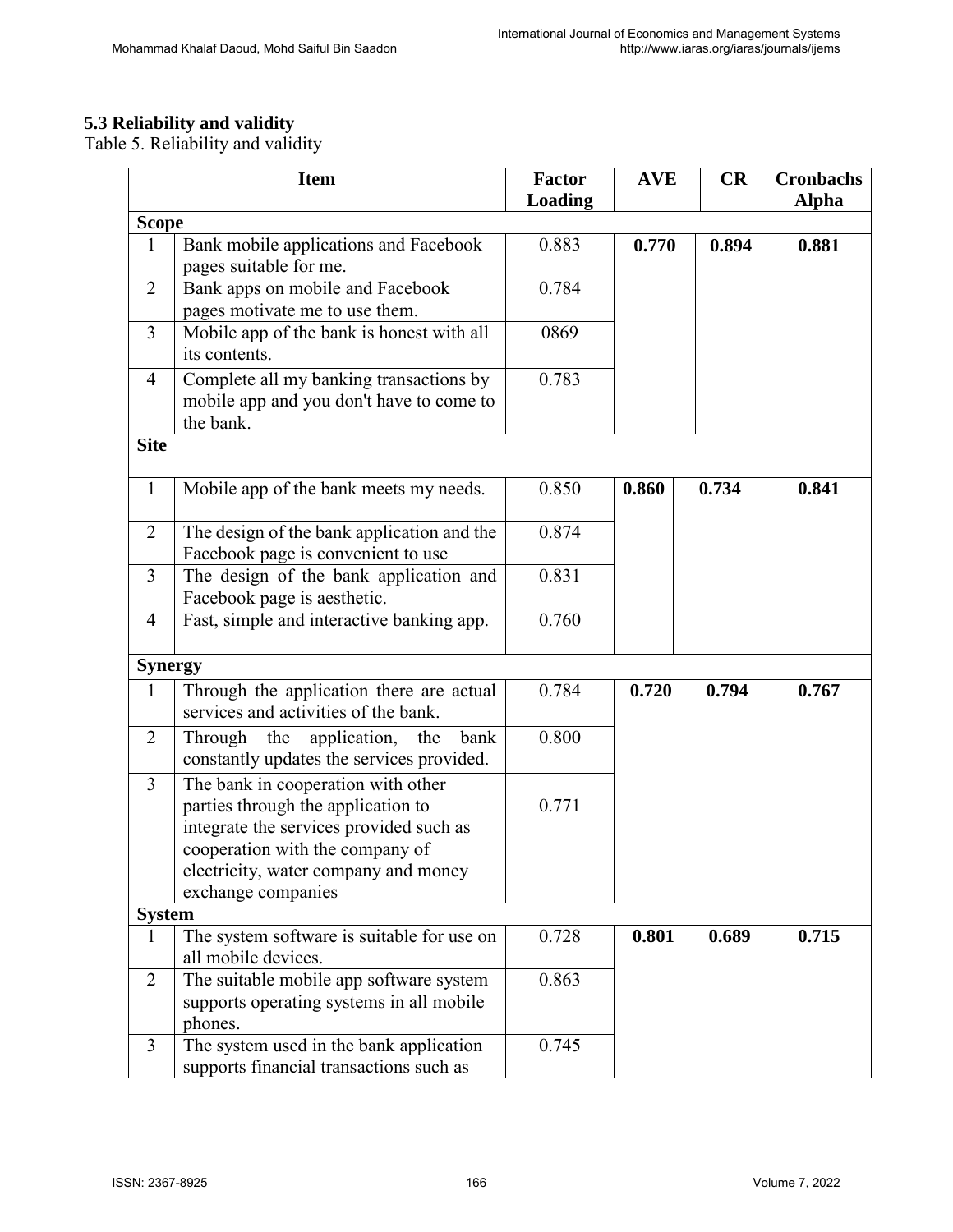|                | money transfer, currency conversion and<br>bill payment                             |       |       |       |       |
|----------------|-------------------------------------------------------------------------------------|-------|-------|-------|-------|
|                | <b>System Availability</b>                                                          |       |       |       |       |
| $\mathbf{1}$   | This site (mobile app) is always available<br>for business.                         | 0.728 | 0.842 | 0.719 | 0.732 |
| $\overline{2}$ | This site (mobile app) launches and runs<br>right away.                             | 0.884 |       |       |       |
| $\overline{3}$ | This site (mobile app) does not crash.                                              | 0.831 |       |       |       |
|                | <b>Efficiency</b>                                                                   |       |       |       |       |
| $\mathbf{1}$   | This site makes it easy to find what I need.                                        | 0.778 | 0.797 | 0.752 | 0.764 |
| $\overline{2}$ | It enables me to complete a transaction<br>quickly.                                 | 0.824 |       |       |       |
| $\overline{3}$ | Information at this site is well organized.                                         | 0.817 |       |       |       |
| $\overline{4}$ | This site is simple to use.                                                         | 0.741 |       |       |       |
|                | <b>Fulfillment</b>                                                                  |       |       |       |       |
| 1              | It delivers offers and information when<br>promised.                                | 0.893 | 0.865 | 0.813 | 0.798 |
| $\overline{2}$ | This site makes items available for bank<br>customers within a suitable time frame. | 0.717 |       |       |       |
| $\overline{3}$ | It quickly delivers what I order.                                                   | 0.778 |       |       |       |
| $\overline{4}$ | It sends out the items ordered.                                                     | 0.882 |       |       |       |
| <b>Privacy</b> |                                                                                     |       |       |       |       |
| $\mathbf{1}$   | It protects information about my Web-<br>shopping behavior.                         | 0.864 | 0.834 | 0.816 | 0.809 |
| $\overline{2}$ | It does not share my personal information<br>with other sites.                      | 0.833 |       |       |       |
| $\overline{3}$ | This site protects information about my<br>credit card.                             | 0.808 |       |       |       |
|                | <b>Customer Satisfaction</b>                                                        |       |       |       |       |
| 1              | The bank offers all new offers to reach<br>satisfaction.                            | 0.781 | 0.793 | 0.687 | 0.711 |
| $\overline{2}$ | My expectation for the bank was excellent<br>service.                               | 0.807 |       |       |       |
| $\overline{3}$ | I am satisfied with the performance of the<br>bank via mobile marketing in general  | 0.774 |       |       |       |
| $\overline{4}$ | The bank was honest with all its promises<br>of mobile marketing.                   | 0.792 |       |       |       |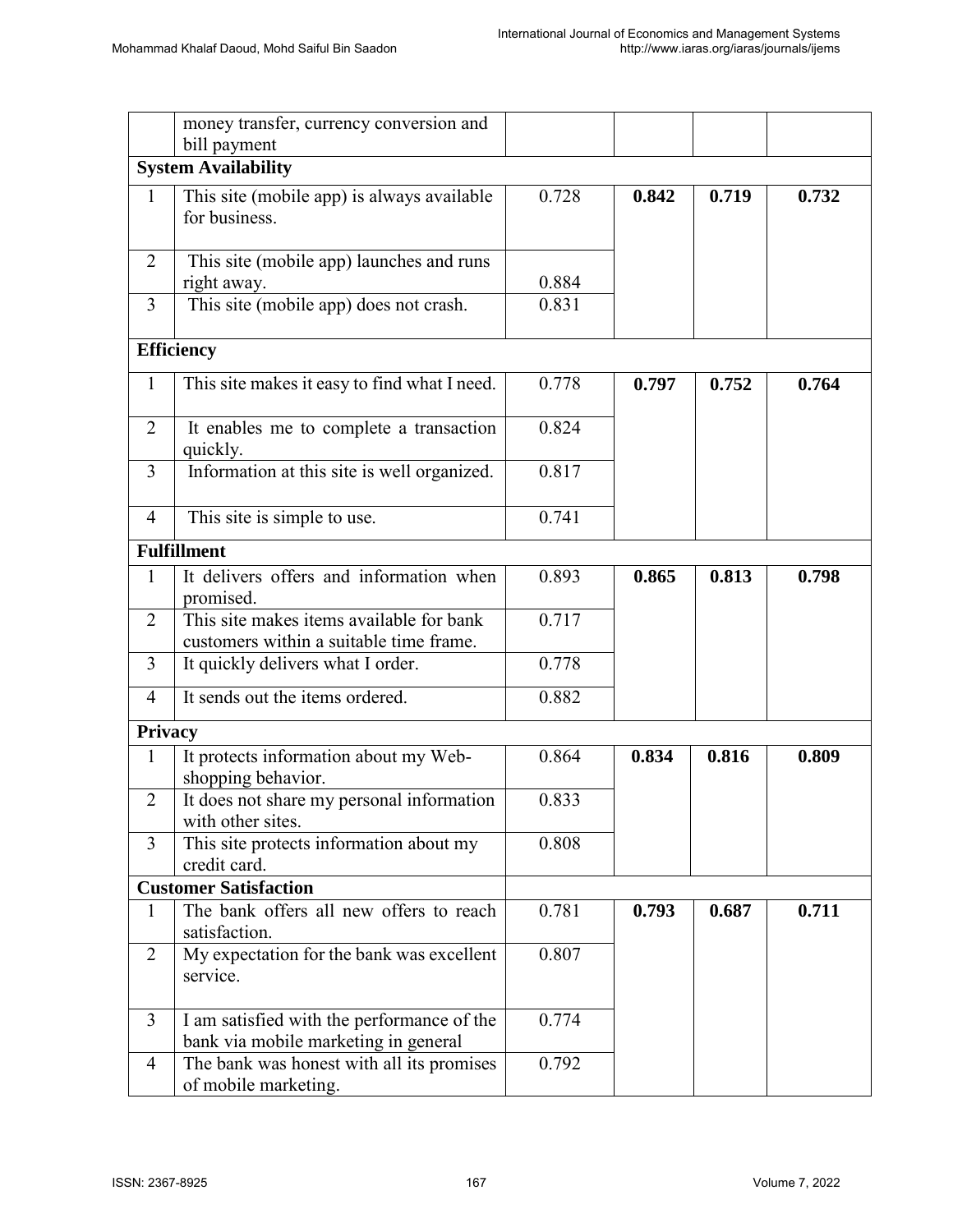|   | The performance of the mobile bank        | 0.746 |                      |                     |  |
|---|-------------------------------------------|-------|----------------------|---------------------|--|
|   | approved what I expected.                 |       |                      |                     |  |
| 6 | The mental image of the bank I have that  | 0.803 |                      |                     |  |
|   | professional performance.                 |       |                      |                     |  |
|   | The bank's performance is consistent with | 0.795 |                      |                     |  |
|   | the ideal performance in mobile           |       |                      |                     |  |
|   | marketing.                                |       |                      |                     |  |
| 8 | Dealing with mobile transactions adds     | 0.721 |                      |                     |  |
|   | value to me.                              |       |                      |                     |  |
|   |                                           | .     | $\sim$ $\sim$ $\sim$ | $-1$ $-1$ $-1$ $-1$ |  |

Table 5 shows that all variables have an adequate degree of validity, with all AVEs (more than 0.5) and CRs (greater than 0.7) meeting the minimum necessary criterion. Furthermore, the generated construct variables have a high level of dependability, with Cronbach's Alpha values for all variables exceeding the 0.7 minimum criterion according to Hair, et al (2014).

#### **5.4 Hypotheses Testing**

Table 6. Hypotheses Testing

|                                               | St.B  | <b>Standard</b> | T-           | <b>P-Value</b> | <b>Supported</b> |
|-----------------------------------------------|-------|-----------------|--------------|----------------|------------------|
|                                               |       | Error           | <b>Value</b> |                |                  |
| Scope $\rightarrow$ ES-QUAL                   | 0.393 | 0.180           | 2.183        | 0.000          | ***              |
| $\text{Site} \rightarrow \text{ES-QUAL}$      | 0.482 | 0.082           | 5.878        | 0.001          | ***              |
| <b>ES-QUAL</b><br>Synergy $\blacksquare$<br>┻ | 0.344 | 0.064           | 5.375        | 0.000          | ***              |
| <b>ES-QUAL</b><br>System $\rightarrow$        | 0.371 | 0.057           | 6.508        | 0.000          | ***              |
| Scope $\rightarrow$ Customer satisfaction     | 0.289 | 0.048           | 6.021        | 0.000          | ***              |
| Site $\longrightarrow$ Customer satisfaction  | 0.332 | 0.235           | 1.441        | 0.000          | ***              |
| Synergy Customer satisfaction                 | 0.413 | 0.241           | 1.713        | 0.000          | ***              |
| System Customer satisfaction                  | 0.287 | 0.341           | 0.841        | 0.0142         | ***              |
| ES-QUAL $\mathbb{R}^2$                        | 0.564 |                 |              |                |                  |
| Customer satisfaction $\mathbb{R}^2$          | 0.601 |                 |              |                |                  |
|                                               |       |                 |              |                |                  |
|                                               |       |                 |              |                |                  |

The bootstrap of 5000 samples gave the following output. The p-value of all hypotheses was less than 0.5, which means that all hypotheses are acceptable and supported. Finally, the findings demonstrate the influence of mobile marketing across the 4Ss dimensions

## **6. Findings and Discussion**

The objective of this research is to figure out how the factors indicated in the literature review influence the conceptual framework. customer satisfaction as well as the quality of electronic (Scope, Site, Synergy, and System) has a beneficial impact on customer satisfaction as well as the quality of electronic services in all aspects (System Availability, Efficiency, Fulfillment, and Privacy).

services in all aspects (System Availability, Efficiency, Fulfillment, and Privacy). The results also indicate that mobile marketing across using 4Ss mix have influence on Customer satisfaction However, this relationship is important.. This result appeared after statistical analysis of the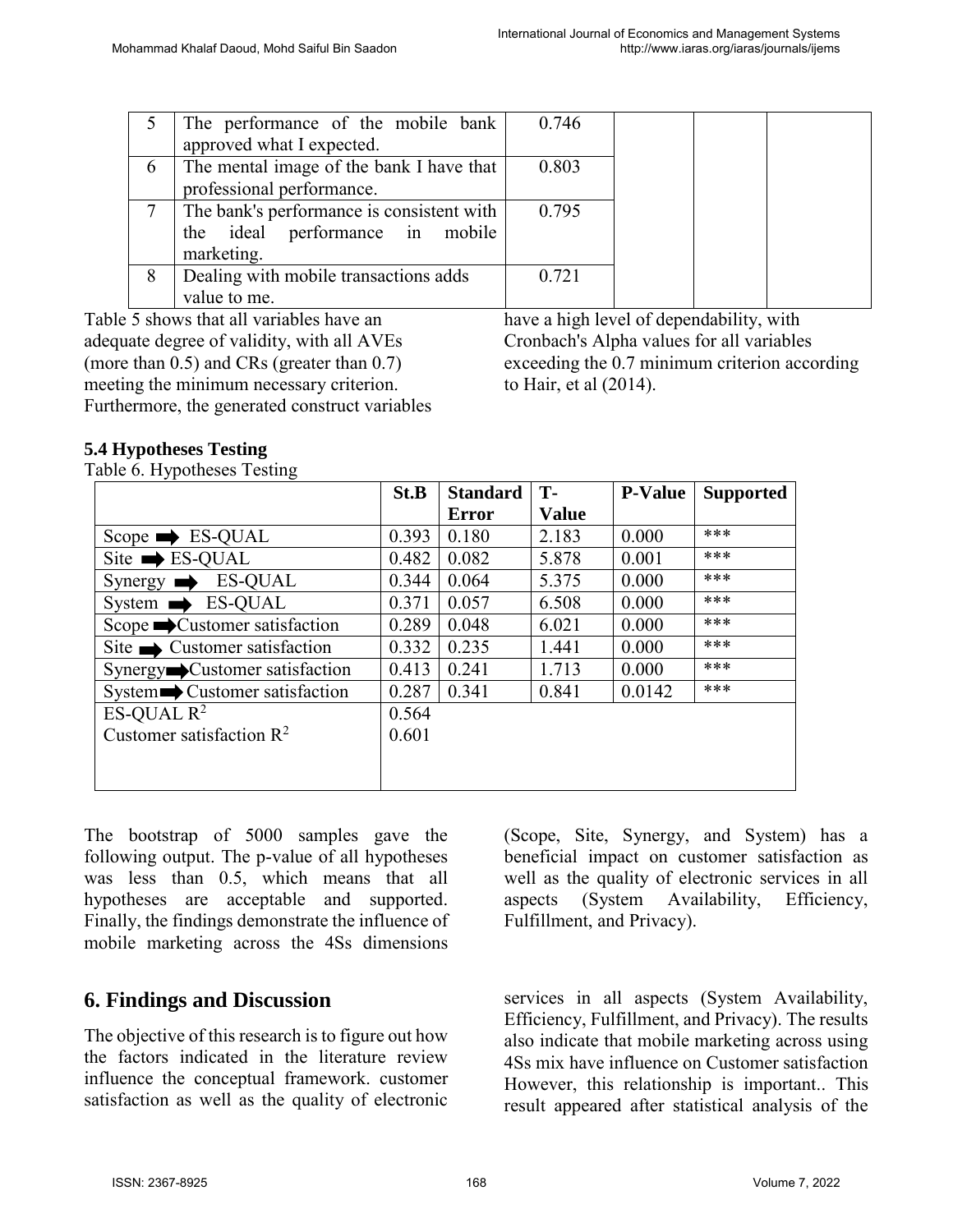respondents' answers. The results are consistent with previous studies as According to Al-Hawary, S. I. S., et al.*,* (2021), Metlo, M. Y., et al.*,* (2021), Nkpurukwe, O. I., et al.*,* (2020), and M. E., et al.*,* (2019).

Furthermore, the influence of mobile marketing on the quality of electronic service is unsurprising, given that mobile marketing is the world's first marketing and media instrument with no competitors. Mobile marketing creates an ideal setting for improving the quality of electronic services. With the information it offers through digital ads, polls, and surveys. This is in agreement with several studies as Alboyosifa, A. F. J., et al.*,* (2020), Zeytoun, A. M. Study (2019), Tsai, M. C, et al.*,* (2018), and Thakur (2018).

Most research has looked at the influence of electronic service quality on digital marketing, including mobile marketing, so this is one of the few studies that looked at the impact of mobile marketing on the quality of electronic service. However, every quality researcher is faced with the question of how to improve the quality of electronic services and what instruments are available to do so. As a result, the relationship is mutually beneficial in terms of impact, improvement and progress. Because of the fast expansion and accessibility of mobile technology, targeting, cheap operational costs, flexible advertising design, and the marketer's ability to transmit numerous marketing signals concurrently, mobile marketing is now the

number one marketing technique in the world. In 2021, there were 7.1 billion smartphone users worldwide, with estimates suggesting that this number would rise to 7.26 billion in 2022. By 2025, the number of smartphone users worldwide is projected to reach 7.49 billion [\(www.statista.com\)](http://www.statista.com/)

# **7. Recommendations for Further Study**

The following are the suggestions made by the researchers:

1. The administration of commercial bank Services must implement innovative methods of mobile marketing guidelines that are culturally appropriate.

2. Commercial bank administration should keep an eye on everything. and assess client satisfaction on a regular basis. Mobile phones are used to access the bank's digital services.

3. Commercial bank administration should explore attracting consumers for mobile marketing.

4. target consumer groups' education, age, and gender

5. Jordanian commercial banks focus on improving quality through the information provided by mobile marketing technology.

6. Taking into consideration surveys and opinion polls on the quality of electronic service provided by mobile marketing.

## *References*

- [1].Ahmed, E. (2021). A Survey of the Role of Smartphone in Satisfaction Jordanian Commercial Banks Clients: The Influence of Electronic Applications. Saudi J Bus Manag Stud, 6(7), 205-209.
- [2].Alalwan, A., Dwivedi, Y., Rana, N., Lal, B. & Williams, M. (2015). Consumer Adoption of Internet Banking in Jordan: Examining the Role of Hedonic Motivation, Habit, Self-Efficacy and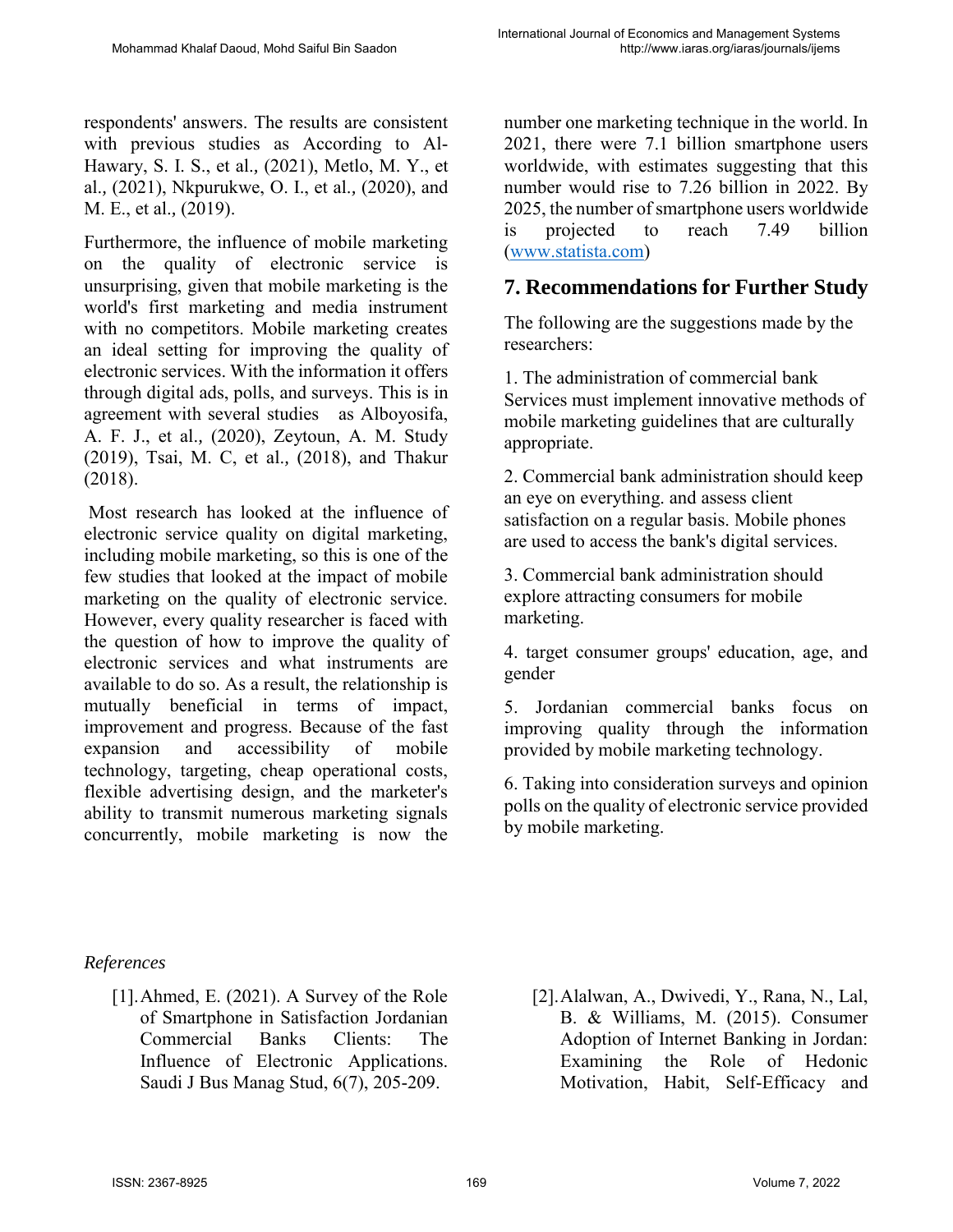Trust. Journal of Financial Services Marketing, 20(2), 145-157.

- [3].Alboyosifa, A. F. J., & Hadib, A. N. (2020). The Role of Electronic Marketing in Supporting Quality as a Competitive Precedent (An Applied Study in a Sample of Iraqi Banks).
- [4].Ali, B. J., Saleh, P. F., Akoi, S., Abdulrahman, A. A., Muhamed, A. S., Noori, H. N., & Anwar, G. (2021, May). Impact of Service Quality on the Customer Satisfaction: Case study at Online Meeting Platforms. In Ali, BJ, Saleh, Akoi, S., Abdulrahman, AA, Muhamed, AS, Noori, HN, Anwar, G. (2021). Impact of Service Quality on the Customer Satisfaction: Case study at Online Meeting Platforms. International journal of Engineering, Business and Management (Vol. 5, No. 2, pp. 65-77).
- [5].Almahmoud, A. (2019). The Impact of Social Media Characteristics and Customer Attitude on EWOM: Empirical Study in Jordan Banking Sector. Journal of Social Sciences, 8(2), 169-188.
- [6].Anas Salman Alabboodi (2019), the effect of customer satisfaction on service quality: The case of Iraqi banks, International Journal of Applied Research, vol 5 (1): pp146-152
- [7].Central Bank of Jordan. (2020). Annual Report. Central Bank of Jordan. pp.5-25.
- [8].Dinsmore, J., Swani, K., Goodrich, K., & Konus, U. (2021). Introduction: Advancing understanding of mobile applications in marketing.
- [9].Eneizan, B., Mostafa, A. & Alabboodi, A. (2018). Effect of Technical Support and Trust on the Adoption of Electronic Human Resource Management: Evidence from Developing Countries. International Journal of Applied Research, 4(7), 31-40.
- [10]. Eren, B. A. (2021). Determinants of customer satisfaction in chatbot use: evidence from a banking application in

Turkey. International Journal of Bank Marketing.

- [11]. Gharaibeh, M. & Arshad, M. (2016). Current Status of Mobile Banking Services in Gronholdt, L., Martensen, A., & Kristensen, K. (2000). The relationship between customer satisfaction and loyalty: Cross-industry differences. Total Quality Management, 11(4–6), 509– 514Jordan. World Applied Sciences Journal, 34(7), 931-935.
- [12]. Hair, Joe F., Sarstedt, M., Hopkins, L., & Kuppelwieser, V. G. (2014). Partial least squares structural equation modeling (PLS-SEM): An emerging tool in business research. European Business Review, 26(2), 106– 121. https://doi.org/10.1108/EBR-10- 2013-0128
- [13]. Kaur, D. M. (2018). Exploring the Determinants of E-Service Quality in ERetailing. Researchers World, 9(1), 9- 17.
- [14]. Kapustina, L., Gaiterova, O., Izakova, N., & Lazukov, M. (2021). Digital marketing communications: selection criteria. KnE Social Sciences, 181-190.
- [15]. Kotrlik, J. W. K. J. W., & Higgins, C. C. H. C. C. (2001). Organizational research: Determining appropriate sample size in survey research appropriate sample size in survey research. Information technology, learning, and performance journal, 19(1), 43.
- [16]. Lim, L. G., Tuli, K. R., & Grewal, R. (2019). Customer Satisfaction and its Impact on the Costs of Selling. Rajdeep, Customer Satisfaction and Its Impact on the Costs of Selling (February 8, (2019)).Lionello, R. L., Slongo, L. A., & de Matos, C. A. (2020). Electronic service quality: a meta-analysis. Marketing Intelligence & Planning.